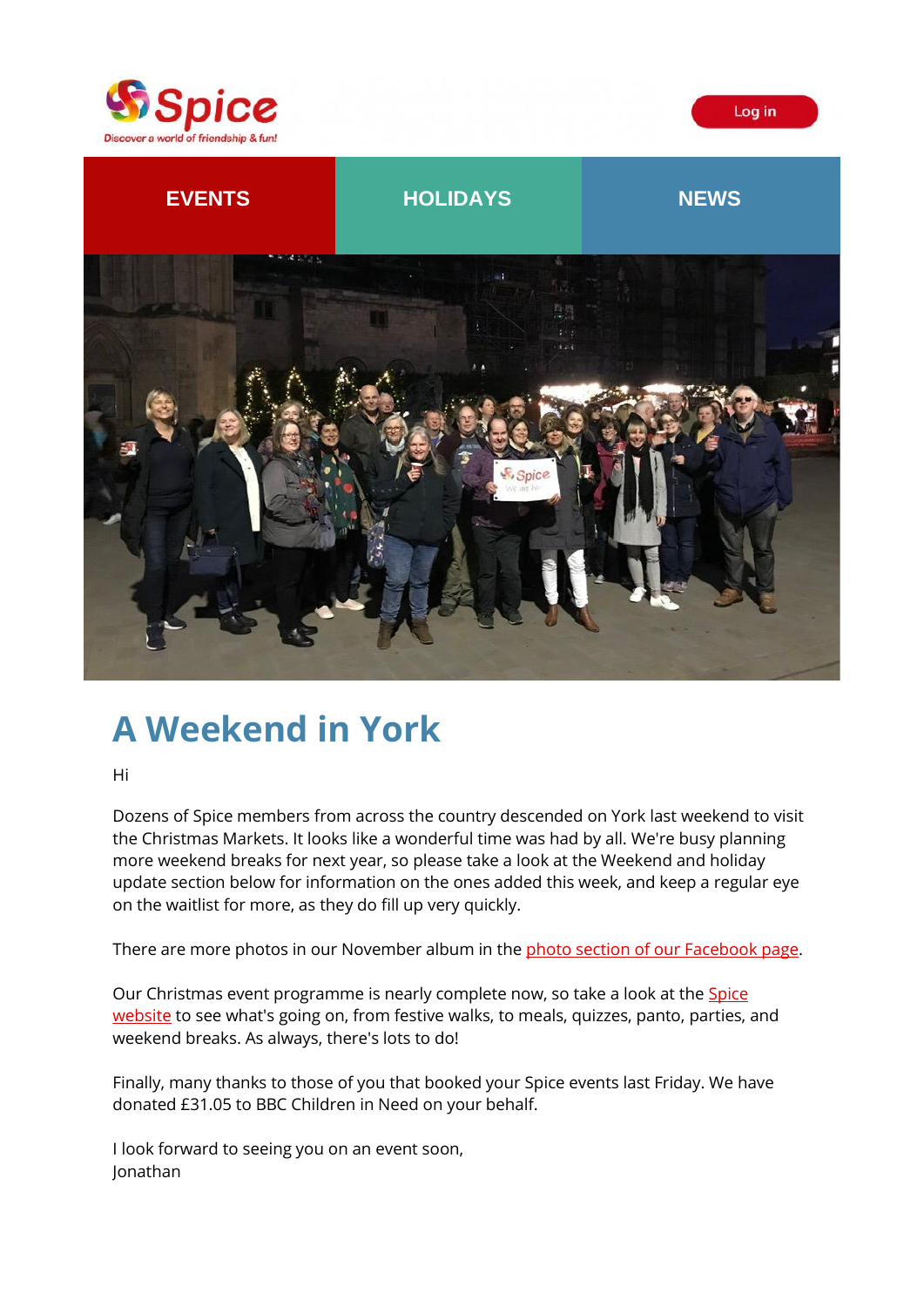

# **Ski season is coming**

It seems amazing that we are now only a month away from Christmas Day, and looking beyond that we are soon into the Spice ski and snowboard season! We have a wide selection of winter sport holidays for you, and many are full or nearly full, so if you haven't booked yet, please don't leave it too much longer. I'll be hosting the Arabba holiday in [January](https://spiceuk.lt.acemlna.com/Prod/link-tracker?redirectUrl=aHR0cHMlM0ElMkYlMkZ3d3cuc3BpY2V1ay5jb20lMkZldmVudHMtaG9saWRheXMlMkZza2ktYXJhYmJhLXdpdGgtc3BpY2UtdGhhbWVzLXZhbGxleS1zb2xlbnQ=&sig=8Gakiz3e4Cgo3DFghef7XkPqEhFqH4gz4uTwS7NawjQS&iat=1637866586&a=%7C%7C650344965%7C%7C&account=spiceuk%2Eactivehosted%2Ecom&email=1lNuJE%2BrfgC%2F8jRYTdcwIV8mo4ad0FCroTtAVDq%2FbzQ%3D&s=b900027c55ea3ffe9431fd4817f89468&i=228A240A4A5597) and also the [Les Arcs trip in March,](https://spiceuk.lt.acemlna.com/Prod/link-tracker?redirectUrl=aHR0cHMlM0ElMkYlMkZ3d3cuc3BpY2V1ay5jb20lMkZldmVudHMtaG9saWRheXMlMkZza2ktbGVzLWFyY3Mtd2l0aC1zcGljZS15b3Jrc2hpcmU=&sig=BkRqrVLyxUNg7fcANiNyhWa7jzes2Cp8aNfVexm2SxkT&iat=1637866586&a=%7C%7C650344965%7C%7C&account=spiceuk%2Eactivehosted%2Ecom&email=1lNuJE%2BrfgC%2F8jRYTdcwIV8mo4ad0FCroTtAVDq%2FbzQ%3D&s=b900027c55ea3ffe9431fd4817f89468&i=228A240A4A5549) and it would be great to see a few more Spice Yorkshire members joining either of those, but if you don't fancy those two, there are plenty others to choose from. Click the button below for the full list.

**[Spice winter sport holidays](https://spiceuk.lt.acemlna.com/Prod/link-tracker?redirectUrl=aHR0cHMlM0ElMkYlMkZ3d3cuc3BpY2V1ay5jb20lMkZldmVudHMtaG9saWRheXMlM0ZtYXN0ZXJDYXRlZ29yeSUzRFdpbnRlciUyNTIwU3BvcnQlMjZvd25lciUzRFNwaWNlJTI1MjBFc2NhcGVz&sig=BXog4KetvXC97UEZNuMjB2LAsuVc3MRht7r2u3WsfCjX&iat=1637866586&a=%7C%7C650344965%7C%7C&account=spiceuk%2Eactivehosted%2Ecom&email=1lNuJE%2BrfgC%2F8jRYTdcwIV8mo4ad0FCroTtAVDq%2FbzQ%3D&s=b900027c55ea3ffe9431fd4817f89468&i=228A240A4A5596)**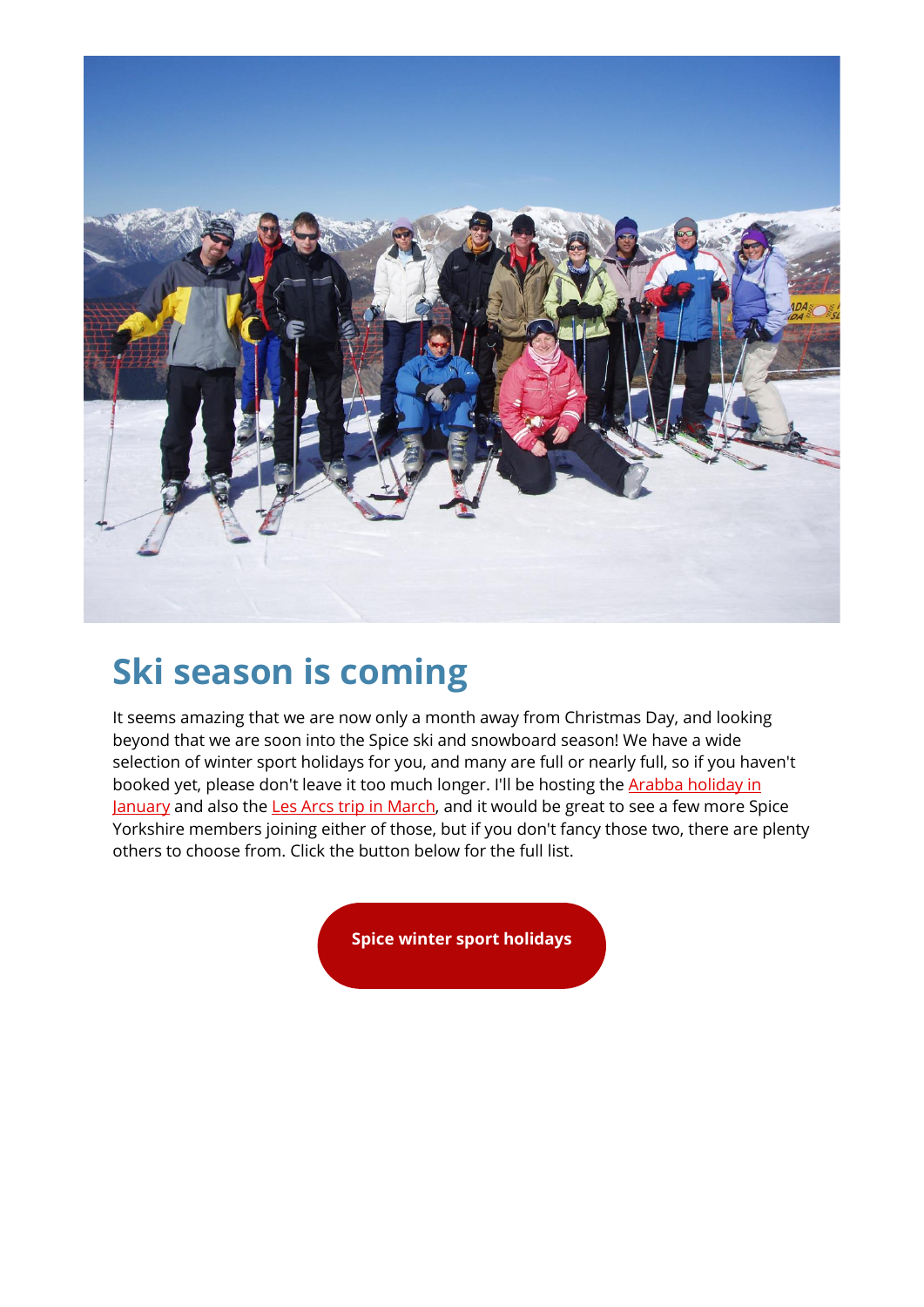

#### **Weekend and holiday update**

We have lots of new weekend breaks for you this time!

Our [Helmsley Hostel Weekend](https://spiceuk.lt.acemlna.com/Prod/link-tracker?redirectUrl=aHR0cHMlM0ElMkYlMkZ3d3cuc3BpY2V1ay5jb20lMkZldmVudHMtaG9saWRheXMlMkZoZWxtc2xleS1ub3J0aC15b3Jrc2hpcmUtaG9zdGVsLXdlZWtlbmQ=&sig=4VsiERnzjiEc3H2aUk8k52zrnx9KAAQnyn59WVo5CXcf&iat=1637866586&a=%7C%7C650344965%7C%7C&account=spiceuk%2Eactivehosted%2Ecom&email=1lNuJE%2BrfgC%2F8jRYTdcwIV8mo4ad0FCroTtAVDq%2FbzQ%3D&s=b900027c55ea3ffe9431fd4817f89468&i=228A240A4A5598) will be our first hostel weekend of 2022. It was listed on the website only last Friday but over a third of the places have already been taken, so don't wait too long to book. Helmsley's a beautiful market town and the hostel is a lovely building with great facilities, and Karen is hosting this one, so you know you'll be looked after. Roger is leading guided walks on the Saturday to the ruins of Rievaulx Abbey, and on Sunday to the famous white horse at Sutton Bank.

Next spring, Steve will host the **Plymouth Social Weekend** at the city's historic, vibrant nautical waterfront.

Also new this week is the [Chester Social Weekend at The Bunkroom](https://spiceuk.lt.acemlna.com/Prod/link-tracker?redirectUrl=aHR0cHMlM0ElMkYlMkZ3d3cuc3BpY2V1ay5jb20lMkZldmVudHMtaG9saWRheXMlMkZjaGVzdGVyLXNvY2lhbC13ZWVrZW5kLWF0LXRoZS1idW5rcm9vbQ==&sig=9vcZXiWDmtRKccuNza9ef34TdzWNVzTH8m2QW3EFx8vr&iat=1637866586&a=%7C%7C650344965%7C%7C&account=spiceuk%2Eactivehosted%2Ecom&email=1lNuJE%2BrfgC%2F8jRYTdcwIV8mo4ad0FCroTtAVDq%2FbzQ%3D&s=b900027c55ea3ffe9431fd4817f89468&i=228A240A4A5600) next summer, in a small independent hostel just minutes from the city centre. There's a £10 early booking discount on this one for any bookings made before 31 December, although I expect it to be fully booked well before then in any case, as more than half the places have been taken already.

We also have two new Scottish sailing weekends for 2022, the Inner Hebrides Sailing Weekends - Mull and More. Choose betwee[n May](https://spiceuk.lt.acemlna.com/Prod/link-tracker?redirectUrl=aHR0cHMlM0ElMkYlMkZ3d3cuc3BpY2V1ay5jb20lMkZldmVudHMtaG9saWRheXMlMkZpbm5lci1oZWJyaWRlcy1tYXktYmFuay1ob2xpZGF5LXNhaWxpbmctd2Vla2VuZC1tdWxsLWFuZC1tb3Jl&sig=2xTqgrD9rtQF8psEA7zQaZEL1BTduibZSQhpqk8ScqP7&iat=1637866586&a=%7C%7C650344965%7C%7C&account=spiceuk%2Eactivehosted%2Ecom&email=1lNuJE%2BrfgC%2F8jRYTdcwIV8mo4ad0FCroTtAVDq%2FbzQ%3D&s=b900027c55ea3ffe9431fd4817f89468&i=228A240A4A5601) and [August.](https://spiceuk.lt.acemlna.com/Prod/link-tracker?redirectUrl=aHR0cHMlM0ElMkYlMkZ3d3cuc3BpY2V1ay5jb20lMkZldmVudHMtaG9saWRheXMlMkZpbm5lci1oZWJyaWRlcy1hdWd1c3QtYmFuay1ob2xpZGF5LXNhaWxpbmctd2Vla2VuZC1tdWxsLWFuZC1tb3Jl&sig=6Fg2MsqFXcNDmFbHYs6zgpZgSYrUHTuCw3y9fmRaN7S9&iat=1637866586&a=%7C%7C650344965%7C%7C&account=spiceuk%2Eactivehosted%2Ecom&email=1lNuJE%2BrfgC%2F8jRYTdcwIV8mo4ad0FCroTtAVDq%2FbzQ%3D&s=b900027c55ea3ffe9431fd4817f89468&i=228A240A4A5602)

Remember, that we also now have a date for our 2022 camping trip to Masham, and it is a little later in the year this time, so please save the dates of 19-21 August. Full details will be online in the next day or two.

**[View all weekends and holidays](https://spiceuk.lt.acemlna.com/Prod/link-tracker?redirectUrl=aHR0cHMlM0ElMkYlMkZ3d3cuc3BpY2V1ay5jb20lMkZldmVudHMtaG9saWRheXMlM0Zvd25lciUzREFsbCUyNm1hc3RlckNhdGVnb3J5JTNESG9saWRheXMlMjZtYXN0ZXJDYXRlZ29yeSUzRFdlZWtlbmRzJTI1MjBBd2F5&sig=LHxKHwEk6EZ46113njeRj8XMwvYtjeZp4s5NcCUk4dt&iat=1637866586&a=%7C%7C650344965%7C%7C&account=spiceuk%2Eactivehosted%2Ecom&email=1lNuJE%2BrfgC%2F8jRYTdcwIV8mo4ad0FCroTtAVDq%2FbzQ%3D&s=b900027c55ea3ffe9431fd4817f89468&i=228A240A4A5547)**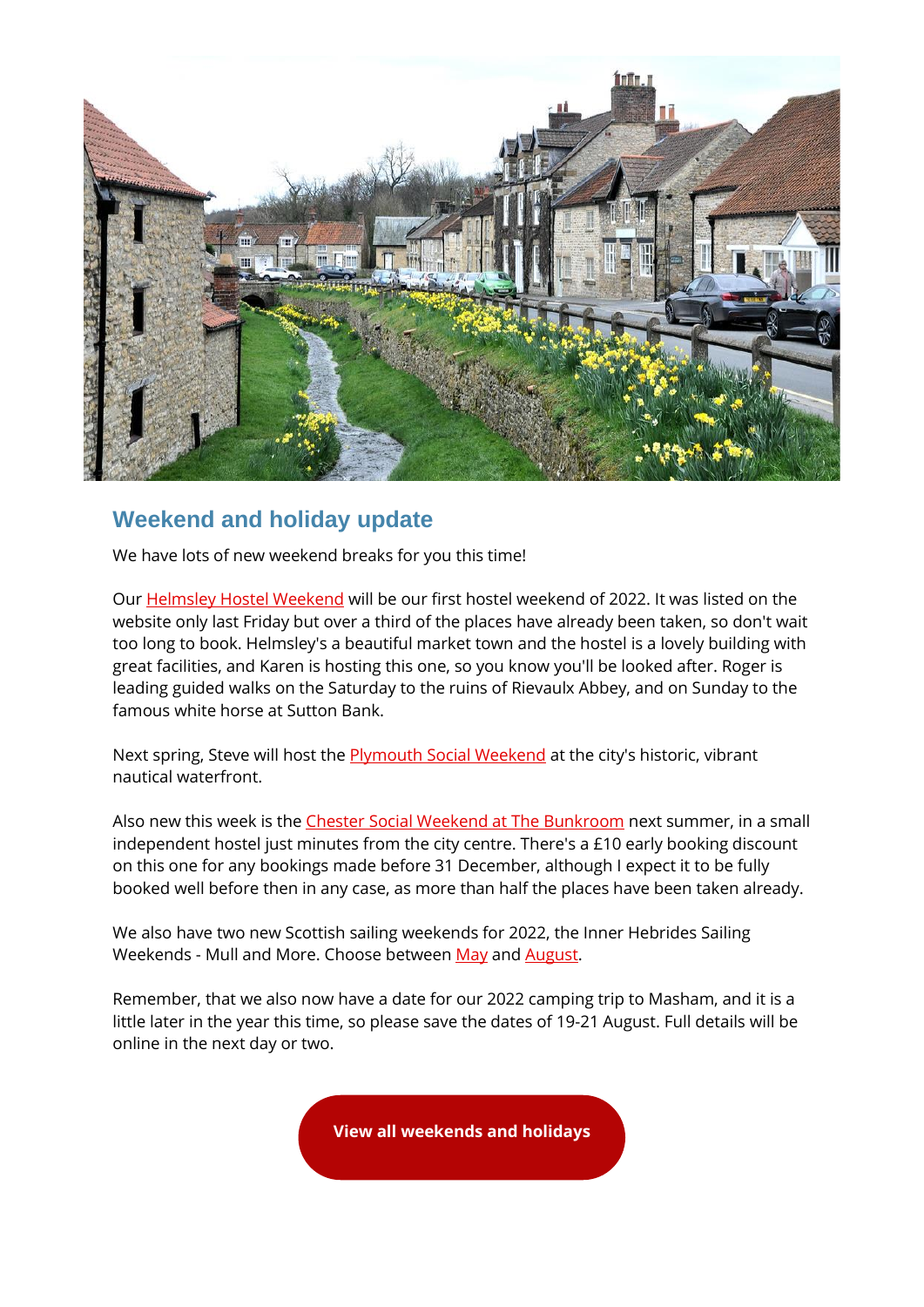# **Featured upcoming events**



#### **Christmas meals**

We now have Christmas meals in Huddersfield, Leeds, and Sheffield. Take a look!

#### **[Learn More](https://spiceuk.lt.acemlna.com/Prod/link-tracker?redirectUrl=aHR0cHMlM0ElMkYlMkZ3d3cuc3BpY2V1ay5jb20lMkZldmVudHMtaG9saWRheXMlM0Zvd25lciUzRFNwaWNlJTI1MjBZb3Jrc2hpcmUlMjZtYXN0ZXJDYXRlZ29yeSUzRENocmlzdG1hcyUyNTIwYW5kJTI1MjBOZXclMjUyMFllYXIlMjZzZWFyY2glM0RtZWFs&sig=3fcMXHnEQ1vBKE9q2Lc9dQgkS9sA16Lqcay4Zx6WaZD7&iat=1637866586&a=%7C%7C650344965%7C%7C&account=spiceuk%2Eactivehosted%2Ecom&email=1lNuJE%2BrfgC%2F8jRYTdcwIV8mo4ad0FCroTtAVDq%2FbzQ%3D&s=b900027c55ea3ffe9431fd4817f89468&i=228A240A4A5551)**



### **Ten Pin Pyramid Bowling**

Next week is bowling week. Our unique way of scoring makes it a great social event as well as lots of fun! We play in Sheffield and Leeds.

#### **[Learn More](https://spiceuk.lt.acemlna.com/Prod/link-tracker?redirectUrl=aHR0cHMlM0ElMkYlMkZ3d3cuc3BpY2V1ay5jb20lMkZldmVudHMtaG9saWRheXMlM0Zvd25lciUzRFNwaWNlJTI1MjBZb3Jrc2hpcmUlMjZtYXN0ZXJDYXRlZ29yeSUzREFsbCUyNnNlYXJjaCUzRGJvd2xpbmc=&sig=7FyXs1aECGaCGcnP2WX2uGLnL9Dd1HrwzrM4RKZqY2A3&iat=1637866586&a=%7C%7C650344965%7C%7C&account=spiceuk%2Eactivehosted%2Ecom&email=1lNuJE%2BrfgC%2F8jRYTdcwIV8mo4ad0FCroTtAVDq%2FbzQ%3D&s=b900027c55ea3ffe9431fd4817f89468&i=228A240A4A5603)**



#### **Book Club and Christmas Book Swap in Sheffield**

Next week's book club is a special one as we ask everyone to bring a wrapped book along to swap with someone else. It's also your chance to have your say in next year's book choices.

#### **[Learn More](https://spiceuk.lt.acemlna.com/Prod/link-tracker?redirectUrl=aHR0cHMlM0ElMkYlMkZ3d3cuc3BpY2V1ay5jb20lMkZldmVudHMtaG9saWRheXMlMkZib29rLWNsdWItYW5kLWNocmlzdG1hcy1ib29rLXN3YXAtaW4tc2hlZmZpZWxkLTAyLWRlYy0yMQ==&sig=AciRNrHTv7G93i7MdMT6kdtmtN4gZpPVbcxa1JgqP4ks&iat=1637866586&a=%7C%7C650344965%7C%7C&account=spiceuk%2Eactivehosted%2Ecom&email=1lNuJE%2BrfgC%2F8jRYTdcwIV8mo4ad0FCroTtAVDq%2FbzQ%3D&s=b900027c55ea3ffe9431fd4817f89468&i=228A240A4A5555)**

**[View all upcoming events](https://spiceuk.lt.acemlna.com/Prod/link-tracker?redirectUrl=aHR0cHMlM0ElMkYlMkZ3d3cuc3BpY2V1ay5jb20lMkZldmVudHMtaG9saWRheXMlM0ZtYXN0ZXJDYXRlZ29yeSUzREFsbCUyNmNhdGVnb3J5JTNEQWxsJTI2b3duZXIlM0RBbGw=&sig=798qjnfvMvybdE3NkFD72w7UDFUZCEkW3abw7VNAUmCF&iat=1637866586&a=%7C%7C650344965%7C%7C&account=spiceuk%2Eactivehosted%2Ecom&email=1lNuJE%2BrfgC%2F8jRYTdcwIV8mo4ad0FCroTtAVDq%2FbzQ%3D&s=b900027c55ea3ffe9431fd4817f89468&i=228A240A4A5540)**